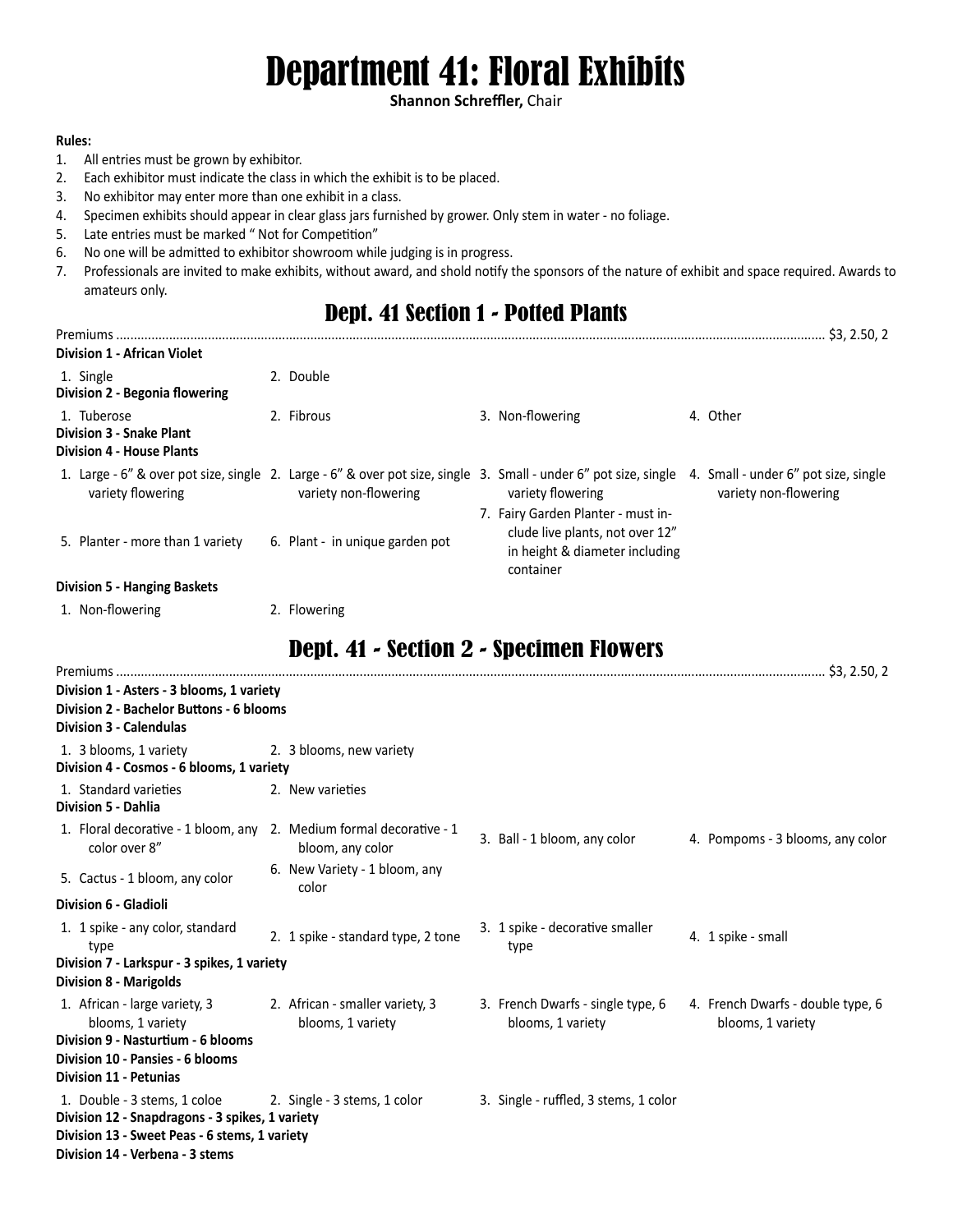| Division 15 - Violas - 6 blooms<br>Division 16 - Zinnias                                          |                                                |      |                                                         |                                                        |
|---------------------------------------------------------------------------------------------------|------------------------------------------------|------|---------------------------------------------------------|--------------------------------------------------------|
| 1. Giant Flower - 3 blooms, 1<br>variety<br>Division 17 - Perennials & Annuals - under 20" height | 2. Lilliput or Pompom - 6 blooms,<br>1 variety |      | 3. Cactus - 3 blooms, 1 variety                         | 4. Other - 3 blooms, 1 variety                         |
| 1. Rose - hybrid tea, 1 bloom, any<br>color                                                       | 2. Rose - other, 1 bloom, any color            | less | 3. Rose - miniature, bloom 1" or                        | 4. Hydrangea - 2 stems                                 |
| 5. Any Other Perennials - 3 stems                                                                 | 6. Phlox - perennial, 3 stems                  |      | 7. Black Eyed Susan - 3 stems,<br>small blooms under 3" | 8. Black Eyed Susan - 3 stems,<br>large blooms over 3: |
| 9. Black Eyed Susan - 3 stems, 2<br>tone, double petals                                           | 10. Day Lily - 1 stem                          |      | 11. Asiatic or Oriental Lily - 1 stem                   | 12. Sunflower - annual, 3 stems                        |
| 13. Sunflower - annual, 3 stems,<br>new variety                                                   | 14. Any Other Annual - 3 stems                 |      | 15. Hibiscus - 1 stem                                   |                                                        |

# Dept. 41 - Section 3 - Flower Arrangements

| Division 1 - Flower Arrangements - under 20" in height                          |                                                      |              |                  |  |  |  |  |
|---------------------------------------------------------------------------------|------------------------------------------------------|--------------|------------------|--|--|--|--|
| 1. In Bowl<br><b>Division 2 - Miniature Flower Arrangements</b>                 | 2. In Vase                                           | 3. In Basket | 4. In Coffee Cup |  |  |  |  |
| 1. Artistic - not to exceed 6 " in<br>height or diamater including<br>container | 2. Small - not over 3" high includ-<br>ing container |              |                  |  |  |  |  |

**Special Awards**

**Best of Show Potted Plants, Specimen Flowers and Flower Arrangements** - \$25 each sponsored by **Babe Shelby Landscaping**

#### Dept. 41, Section 4 - Youth Entries (Under Age 18)

| Division 1 - Bachelor Button - 6 blooms                                                  |                                                         |                                                                   |                     |
|------------------------------------------------------------------------------------------|---------------------------------------------------------|-------------------------------------------------------------------|---------------------|
| Division 2 - Caledulas - 3 blooms, 1 variety                                             |                                                         |                                                                   |                     |
| Division 3 - Cosmos - 6 blooms                                                           |                                                         |                                                                   |                     |
| 1. Standard Variety<br><b>Division 4 - Dahlia</b>                                        | 2. New Varieties                                        |                                                                   |                     |
| 1. 1 bloom, small under 6"<br>5. Ball - 1 bloom<br><b>Division 5 - Gladioli</b>          | 2. 1 bloom, large over 6"                               | 3. Cactus - 1 bloom                                               | 4. Pompom - 1 bloom |
| 1. 1 spike, standard<br><b>Division 6 - Marigolds</b>                                    | 2. 1 spike, small                                       |                                                                   |                     |
| 1. African - 3 blooms, 1 variety                                                         | 2. French Dwarf - double, 6<br>blooms, 1 variety        | 3. French Dwarf - single, 6 blooms,<br>1 variety                  |                     |
| Division 7 - Pansies - 6 blooms<br><b>Division 8 - Petunias</b>                          |                                                         |                                                                   |                     |
| 1. Single - 3 stems, 1 color<br><b>Division 9 - Rose</b>                                 | 2. Double - 3 stems, 1 color                            | 3. Single - ruffled, 3 stems, 1 color                             |                     |
| 1. 1 bloom                                                                               | 2. Bud - 1 bloom                                        |                                                                   |                     |
| Division 10 - Snapdragons - 3 spikes, 1 variety                                          |                                                         |                                                                   |                     |
| Division 11 - Violas - 6 blooms<br><b>Division 12 - Zinnias</b>                          |                                                         |                                                                   |                     |
| 1. 3 blooms, 1 variety, small under 2. 3 blooms, 1 variety, large over<br>2 <sup>n</sup> | 2"                                                      |                                                                   |                     |
| Division 13 - Perennials & Annuals - under 20" in height                                 |                                                         |                                                                   |                     |
| 1. Black Eyed Susan - 3 stems,<br>small, blooms under 3"                                 | 2. Black Eyed Susan - 3 stems,<br>large, blooms over 3" | 3. Any Other Perennial - 3 stems 4. Sunflowers - annuals, 3 stems |                     |
| 5. Sunflowers - annuals, 3 stems,<br>new variety                                         | 6. Any Other Annual - 3 stems                           |                                                                   |                     |
| <b>Division 14 - Potted Plant</b>                                                        |                                                         |                                                                   |                     |
| 1. Large - over 6" pot size                                                              | 2. Small - 6" or under pot size                         | 3. Hanging Basket                                                 |                     |